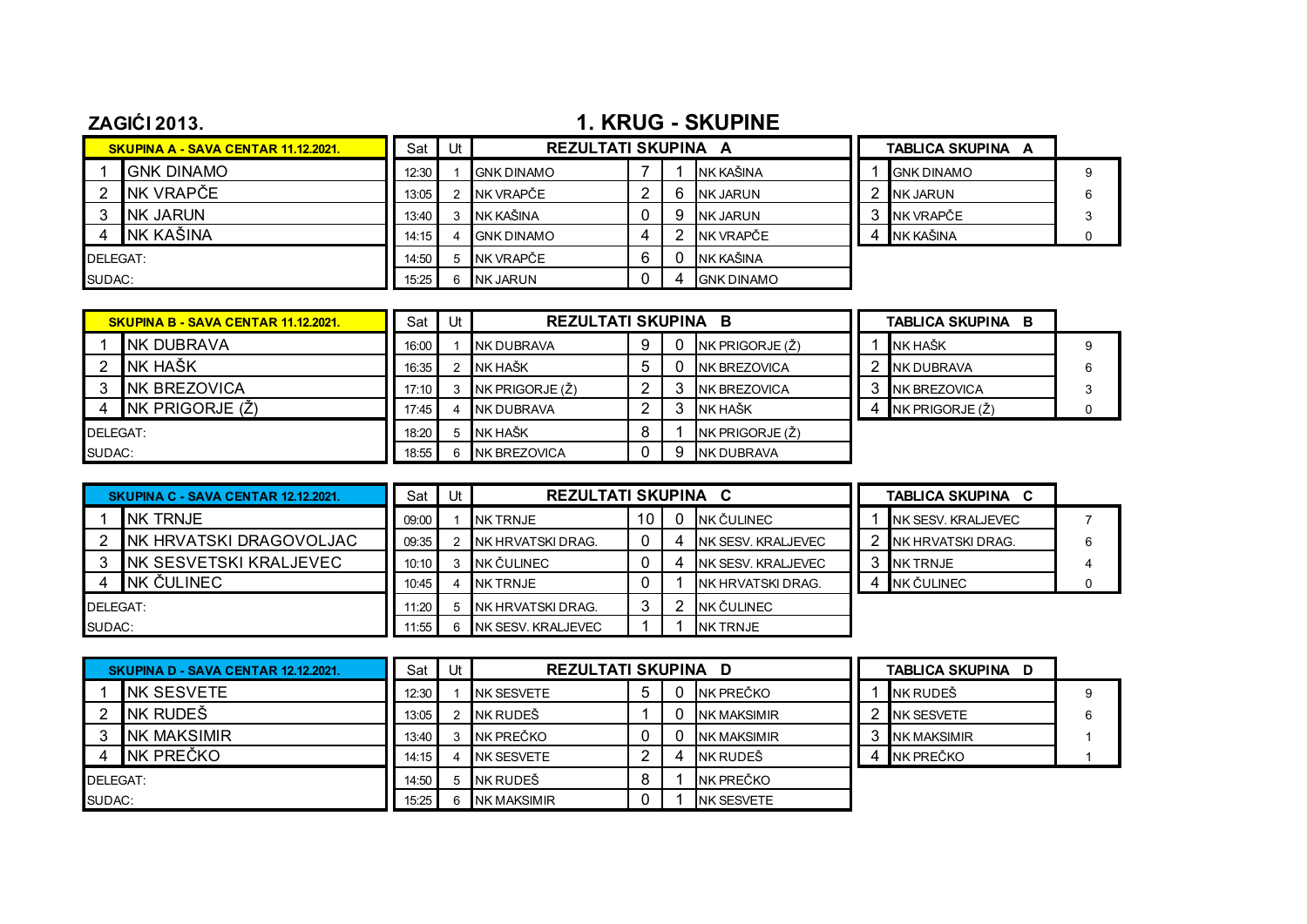|          | <b>SKUPINA E - SAVA CENTAR 18.12.2021.</b> | Sat   | Jt | <b>REZULTATI SKUPINA E</b> |          |                        | <b>TABLICA SKUPINA E</b> |  |
|----------|--------------------------------------------|-------|----|----------------------------|----------|------------------------|--------------------------|--|
|          | INK ŠPANSKO                                | 08:00 |    | NK ŠPANSKO                 | $\Omega$ | NK PRIGORJE (M)        | <b>INK ŠPANSKO</b>       |  |
|          | NK LUČKO                                   | 08:35 |    | NK LUČKO                   | 4        | <b>INK ŠN MAKSIMIR</b> | <b>INK ŠN MAKSIMIR</b>   |  |
|          | INK ŠN MAKSIMIR                            | 09:10 |    | NK PRIGORJE (M)            | 4        | <b>INK ŠN MAKSIMIR</b> | NK LUČKO                 |  |
|          | $NK$ PRIGORJE $(M)$                        | 09:45 |    | NK ŠPANSKO                 |          | NK LUČKO               | NK PRIGORJE (M)          |  |
| DELEGAT: |                                            | 10:20 |    | INK LUČKO                  |          | <b>NK PRIGORJE (M)</b> |                          |  |
| SUDAC:   |                                            | 10:55 |    | NK ŠN MAKSIMIR             | 4        | NK ŠPANSKO             |                          |  |

|          | <b>SKUPINA F - SAVA CENTAR 18.12.2021.</b> | Sat I | Ut | <b>REZULTATI SKUPINA</b> |   |                  | <b>TABLICA SKUPINA F</b> |  |
|----------|--------------------------------------------|-------|----|--------------------------|---|------------------|--------------------------|--|
|          | <b>NK KUSTOŠIJA</b>                        | 11:30 |    | NK KUSTOŠIJA             |   | INK STUD, GRAD   | <b>NK ZAGREB</b>         |  |
|          | <b>NK ZAGREB</b>                           | 12:05 |    | NK ZAGREB                |   | NK MLADOST (B)   | NK KUSTOŠIJA             |  |
|          | NK MLADOST (B)                             | 12:40 |    | INK STUD. GRAD           |   | NK MLADOST (B)   | NK MLADOST (B)           |  |
|          | INK STUDENTSKI GRAD                        | 13:15 |    | NK KUSTOŠIJA             |   | <b>NK ZAGREB</b> | INK STUDENTSKI GRAD      |  |
| DELEGAT: |                                            | 13:50 |    | 5 NK ZAGREB              | 4 | INK STUD, GRAD   |                          |  |
| SUDAC:   |                                            | 14:25 |    | <b>NK MLADOST (B)</b>    |   | NK KUSTOŠIJA     |                          |  |

|          | <b>SKUPINA G - SAVA CENTAR 18.12.2021.</b> | Sat   | $Ut$ , | <b>REZULTATI SKUPINA G</b> |  |   |                           | <b>TABLICA SKUPINA</b><br>G |                           |  |
|----------|--------------------------------------------|-------|--------|----------------------------|--|---|---------------------------|-----------------------------|---------------------------|--|
|          | INK BUBAMARA                               | 15:00 |        | NK BUBAMARA                |  |   | NK ŠN M-M                 |                             | NK ŠN M-M                 |  |
|          | INK PONIKVE                                | 15:35 |        | NK PONIKVE                 |  |   | <b>IMNK FUTSAL DINAMO</b> |                             | <b>NK PONIKVE</b>         |  |
|          | <b>MNK FUTSAL DINAMO</b>                   | 16:10 |        | NK ŠN M-M                  |  |   | <b>IMNK FUTSAL DINAMO</b> |                             | NK BUBAMARA               |  |
|          | INK ŠN M-M                                 | 16:45 |        | <b>NK BUBAMARA</b>         |  |   | <b>NK PONIKVE</b>         |                             | <b>IMNK FUTSAL DINAMO</b> |  |
| DELEGAT: |                                            | 17:20 |        | <b>NK PONIKVE</b>          |  | ∠ | NK ŠN M-M                 |                             |                           |  |
| SUDAC:   |                                            | 17:55 |        | <b>IMNK FUTSAL DINAMO</b>  |  |   | NK BUBAMARA               |                             |                           |  |

|          | SKUPINA H - SAVA CENTAR 18.12.2021. | Sat I | Ut J | <b>REZULTATI SKUPINA H</b> |  |                       | TABLICA SKUPINA H    |  |
|----------|-------------------------------------|-------|------|----------------------------|--|-----------------------|----------------------|--|
|          | INK LOKOMOTIVA                      | 18:30 |      | INK LOKOMOTIVA             |  | <b>INK ŠPARTA</b>     | <b>INK LOKMOTIVA</b> |  |
|          | INK TREŠNJEVKA                      | 19:05 |      | NK TREŠNJEVKA              |  | <b>NK RAVNICE</b>     | <b>NK RAVNICE</b>    |  |
|          | <b>NK RAVNICE</b>                   | 19:40 |      | NK ŠPARTA                  |  | <b>NK RAVNICE</b>     | INK TREŠNJEVKA       |  |
|          | <b>NK ŠPARTA</b>                    | 20:15 |      | <b>NK LOKOMOTIVA</b>       |  | NK TREŠNJEVKA         | INK ŠPARTA           |  |
| DELEGAT: |                                     | 20:50 |      | NK TREŠNJEVKA              |  | NK ŠPARTA             |                      |  |
| SUDAC:   |                                     | 21:25 |      | <b>NK RAVNICE</b>          |  | <b>INK LOKOMOTIVA</b> |                      |  |